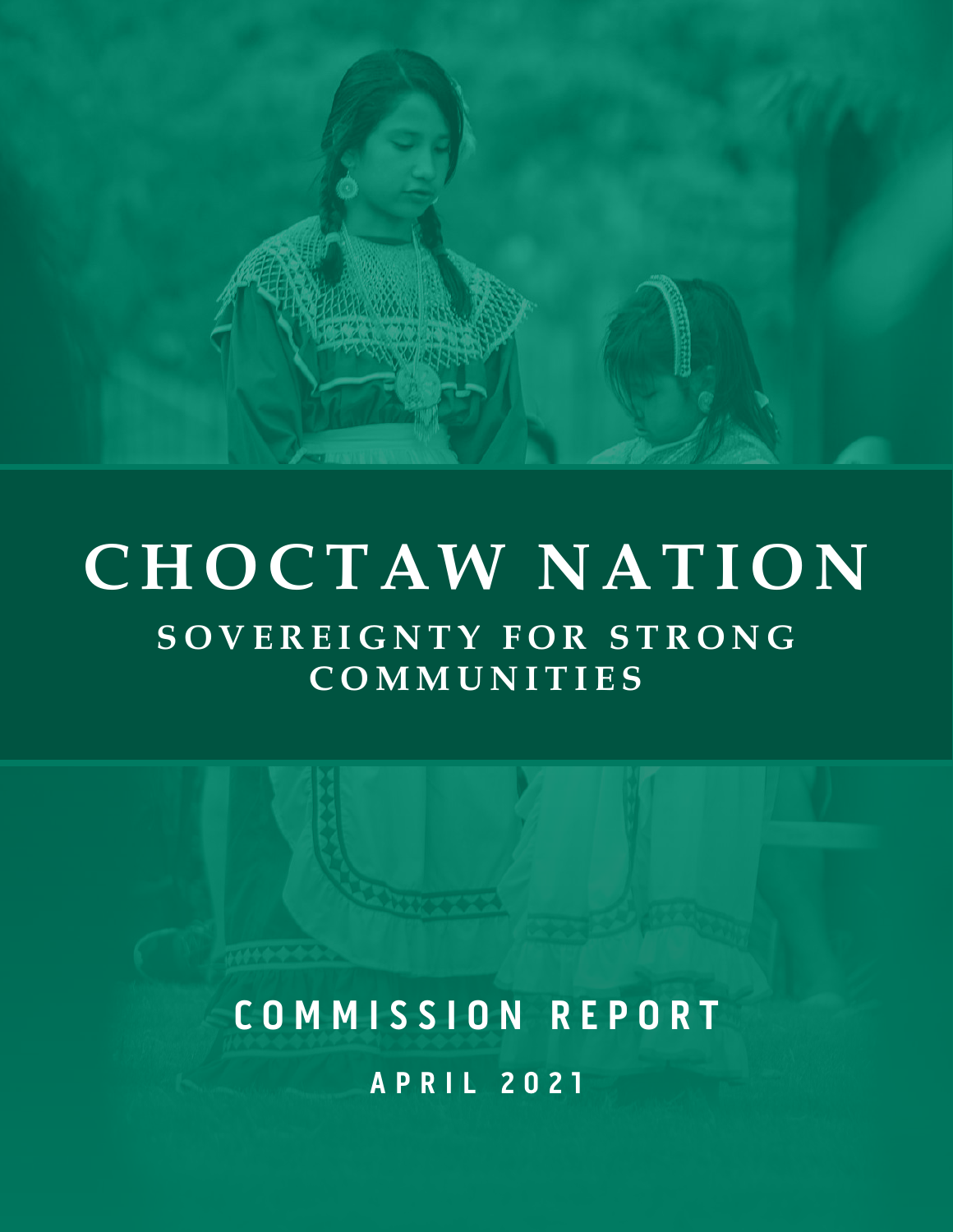# **TIMELINE**

- **JULY 9, 2020** U.S. Supreme Court rules in favor of Jimcy McGirt and that the Muscogee (Creek) Nation's treaty territory reservation was never disestablished.
- **JULY 20, 2020** Chief Batton establishes taskforce on post-McGirt ruling sovereignty impacts.
- **AUGUST 2020** CNO signs updated agreement with Oklahoma State DHS for exclusive tribal jurisdiction in Indian Child Welfare cases.
- **SEPTEMBER 2, 2020**  Sovereignty for Strong Communities Commission formally announced, and \$2 million in tribal funding approved to increase capacity in Indian Child Welfare, Public Safety, Judicial, and Legal staff to prepare for post-McGirt jurisdiction shift.
- **OCTOBER 9, 2020** Tribal leaders of the Choctaw, Cherokee, Chickasaw, Muscogee (Creek) and Seminole Nations unanimously pass a resolution opposing any efforts to disestablish Indian reservations at the Inter-Tribal Council of the Five Civilized Tribes (ITC) on Friday, Oct. 9. The tribes were united in their view that "the recent McGirt decision affirmed that a reservation was established for the Muscogee (Creek) Nation and never disestablished by Congress, and given their shared legal histories the reservations of all Five Tribes remain intact today."
- **OCTOBER 10, 2020**  October legislative session for the Choctaw Nation Tribal Council passes laws to strengthen tribal sovereignty and the nation's justice system. Codes dedicated to tribal prosecution, jury selection, criminal law, and a public defender's office were enacted.
- **NOVEMBER 2020** CNO Tribal Prosecutor's Office and Department of Public Safety offer first virtual training to state and local law enforcement regarding post-McGirt policing in Indian Country.
- **APRIL 1, 2021** Oklahoma Court of Criminal Appeals rules that McGirt Supreme Court ruling applies to the Choctaw Nation of Oklahoma reservation boundaries.

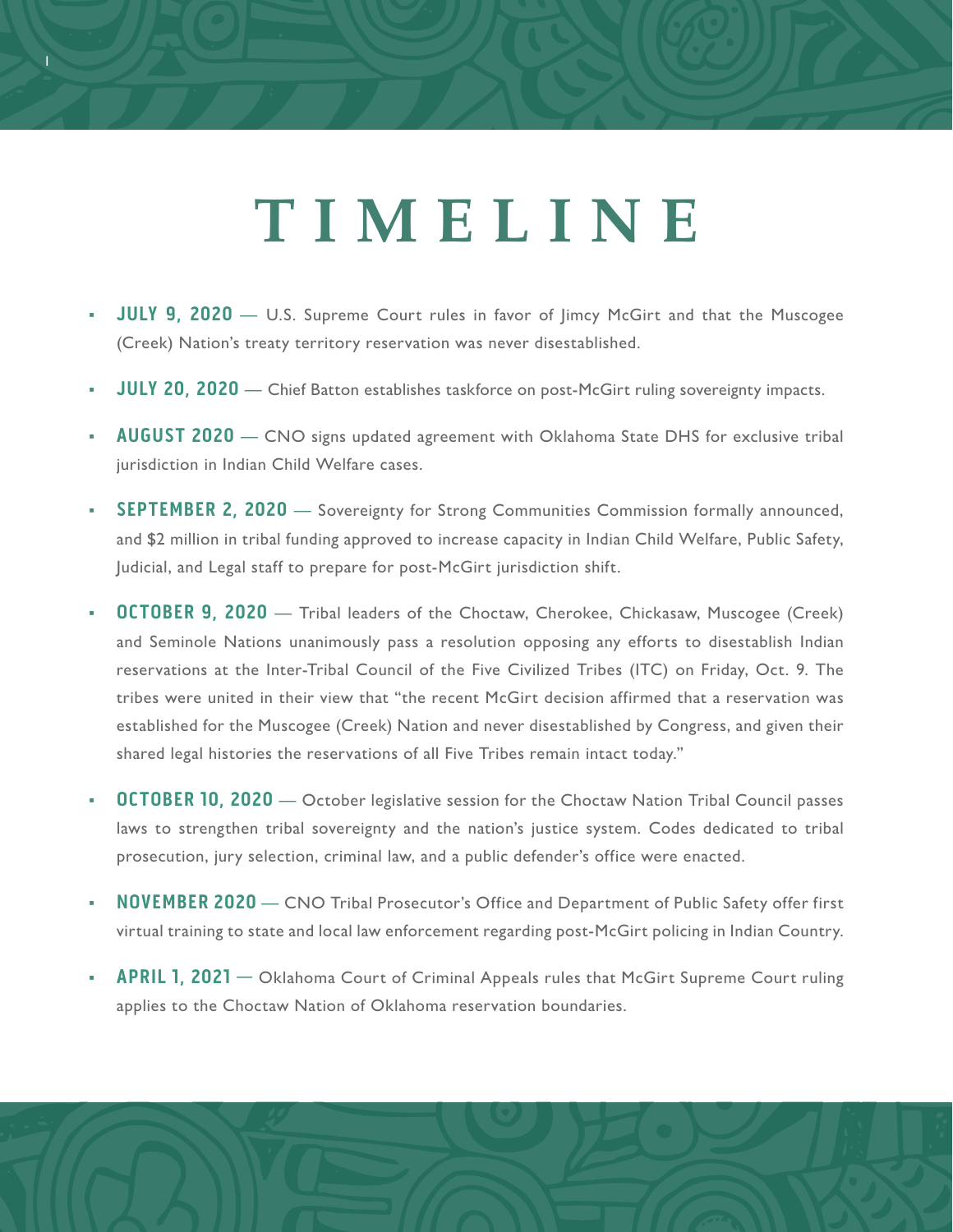#### **Halito,**

When the U.S. Supreme Court ruled that the Muskogee Creek Nation's reservation had never been disestablished in the McGirt v. Oklahoma case, it set in motion a series of significant changes for some Native American tribes, including the Choctaw Nation of Oklahoma. While we know these changes will positively affect the Choctaw Nation and its people, we also know that being prepared to execute new codes, policies and protocols will be crucial to the success of the Tribe moving forward.

Matters of tribal jurisdiction will be the most directly impacted by the McGirt ruling. With this in mind, I established the Sovereignty for Strong Communities Commission (SSCC), a taskforce to address sovereignty issues arising from the decision. The SSCC is made up of representatives from departments most likely to be affected by the McGirt changes. I also authorized tribal funding to increase the staff of our Indian Child Welfare, Public Safety, Judicial and Legal teams, as well as provide extra training in tribal jurisdiction for our community partners in law enforcement.

Since the establishment of the SSCC, taskforce members and sub-committees have met on a regular basis to develop plans, put those plans into action and report on those actions, making any necessary changes along the way. This report is an executive summary of the preparations and actions of those sub-committees.

This is certainly an exciting and busy time for the Choctaw Nation, but we share our excitement with our local communities who will also benefit from the expanded sovereignty of the Choctaw Nation. We look forward to continuing and strengthening our relationships with community partners throughout the Choctaw Nation's reservation for the future of all Oklahomans.

Yakoke,

Chus Say Bath

**CHIEF GARY BATTON**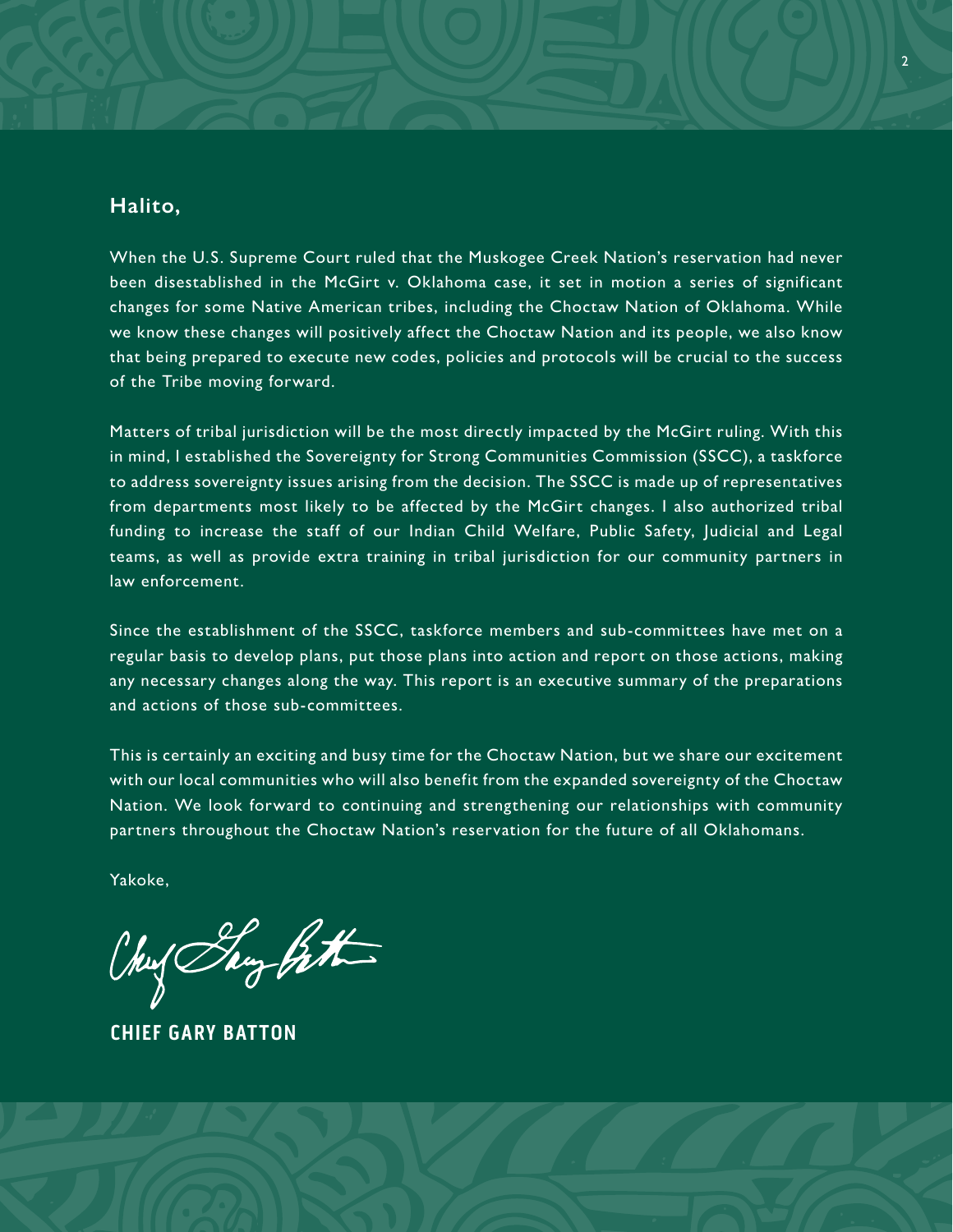### L E G A L S U B - COMMITTEE

#### **LEAD: BRIAN DANKER, EXECUTIVE DIRECTOR OF LEGAL OPERATIONS**

The Choctaw Nation of Oklahoma's Tribal Prosecutor's Office and the creation of a Public Defender's Office became top areas of focus as the Sovereignty for Strong Communities Commission took on Chief Batton's guidance to prepare for a major shift in criminal jurisdiction within its reservation boundaries. Fortunately, some advantages already existed. In January 2020, Cory Ortega, Assistant Prosecuting Attorney for CNO, was appointed as a Special Assistant United States Attorney (SAUSA) for the Eastern District Court of Oklahoma. The goal of the SAUSA appointment is to increase the likelihood that every criminal offense occurring within the Choctaw Nation is prosecuted in tribal court, federal court or both.

The Legal Department has also secured federal grant funding to hire four additional attorneys in its Prosecutor's Office and two attorneys to establish a Public Defender's Office. Tribal funds were requested and allocated by Chief Batton to support administration and operational costs of the two offices.

Ortega and Kara Bacon, CNO Lead Prosecutor, worked in partnership with the U.S. Attorney's Office to develop training for tribal, state and local law enforcement about criminal jurisdiction on the reservation. The one-hour virtual trainings launched in November 2020.

The CNO Tribal Prosecutor's Office met with all District Attorneys within the reservation boundaries to develop a system of case identification and correspondence between agencies. The Choctaw Nation has reviewed more than 500 cases involving self-identified Native American defendants from the State of Oklahoma, with a focus on incarcerated defendants. Thanks to the tireless and efficient work of the Choctaw Nation's court clerks and administrative staff, the CNO Tribal Prosecutor's Office was immediately able to file 125 cases with the Choctaw Nation District Court when the Oklahoma Court of Criminal Appeals ruled to extend the McGirt decision to the Choctaw Nation of Oklahoma on April 1, 2021.

The Legal Department also invested considerable time and effort reviewing and providing recommended amendments to Choctaw Nation's criminal, juvenile and traffic codes; partnering with the Judicial Branch to develop a fee schedule to divide court costs among all agencies (tribal and non-tribal) involved in the justice system; and assisting other sub-committees with McGirt preparations.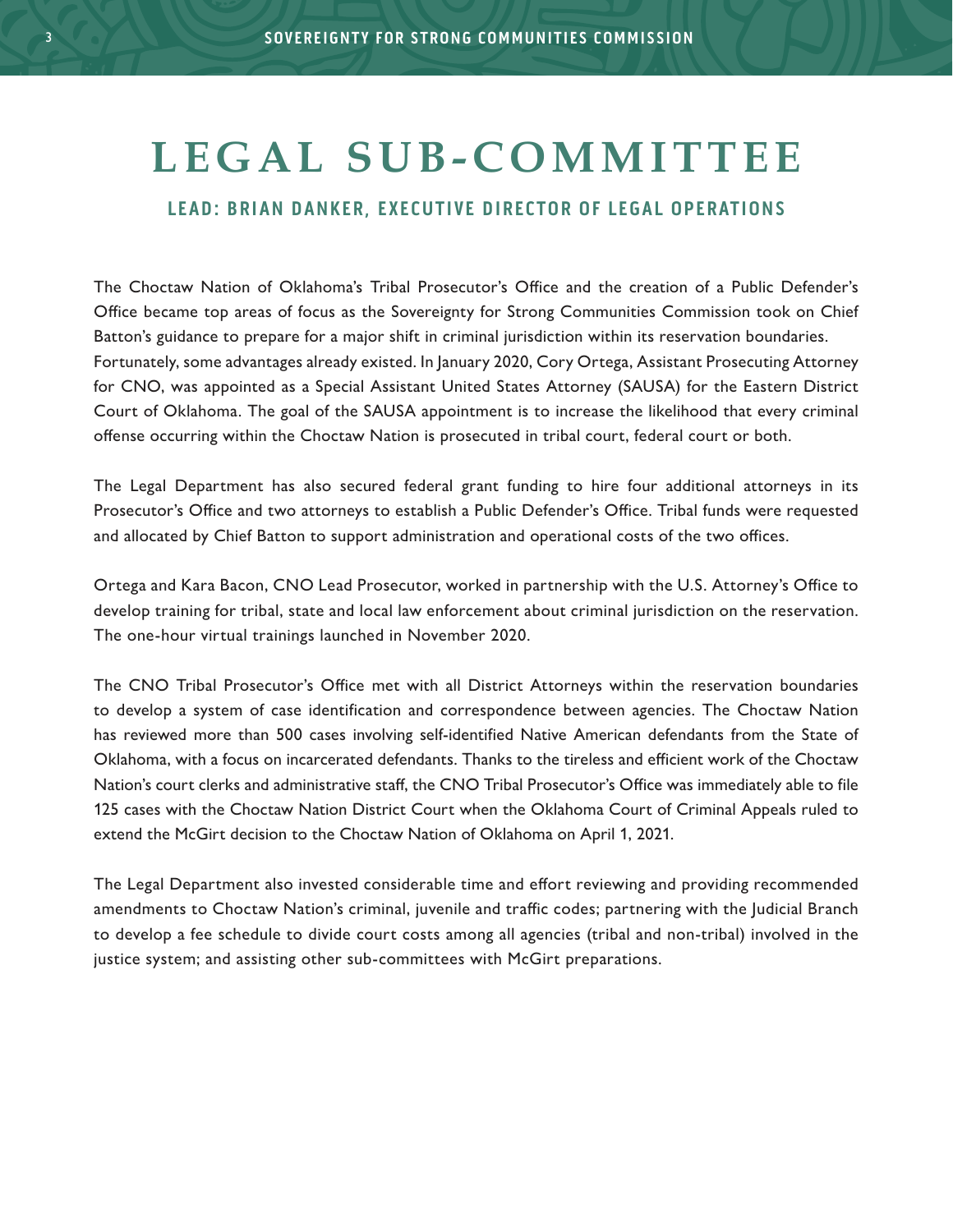4 4

# **JUDICIAL SUB-COMMITTEE**

#### **LEAD: DAVID BURRAGE, CHIEF JUSTICE**

The Choctaw Nation's judicial system within its reservation boundaries has a history dating back to the 1800s, and the Judicial Branch is established as one of three branches of government by the Choctaw Nation's Constitution. The modern-day Judicial Branch is headquartered in a state-of-the-art Judicial Center in Durant, Okla., that opened in March 2019.

On July 20, 2020, the Judicial Center hosted its first jury trial, which ended in conviction for grand larceny theft. With the McGirt ruling, the judicial system has been preparing for a sharp increase in cases, hearings and trials. The Choctaw Nation's investments in capital infrastructure and e-filing technology put the Judicial Branch on solid footing for the shift in criminal jurisdiction.

As a sub-committee of the SSCC, the Judicial Branch requested and was approved for budget to expand staffing capacity in August 2020 and has partnered with the CNO Legal Department to ensure adequate criminal and juror codes are adopted and court fee schedules are in place.

The Judicial Sub-Committee is preparing recommendations and funding requests for the addition of both full and part-time judges to ensure a timely and efficient judicial process as cases increase; and investigating federal funding opportunities to expand court locations within the reservation.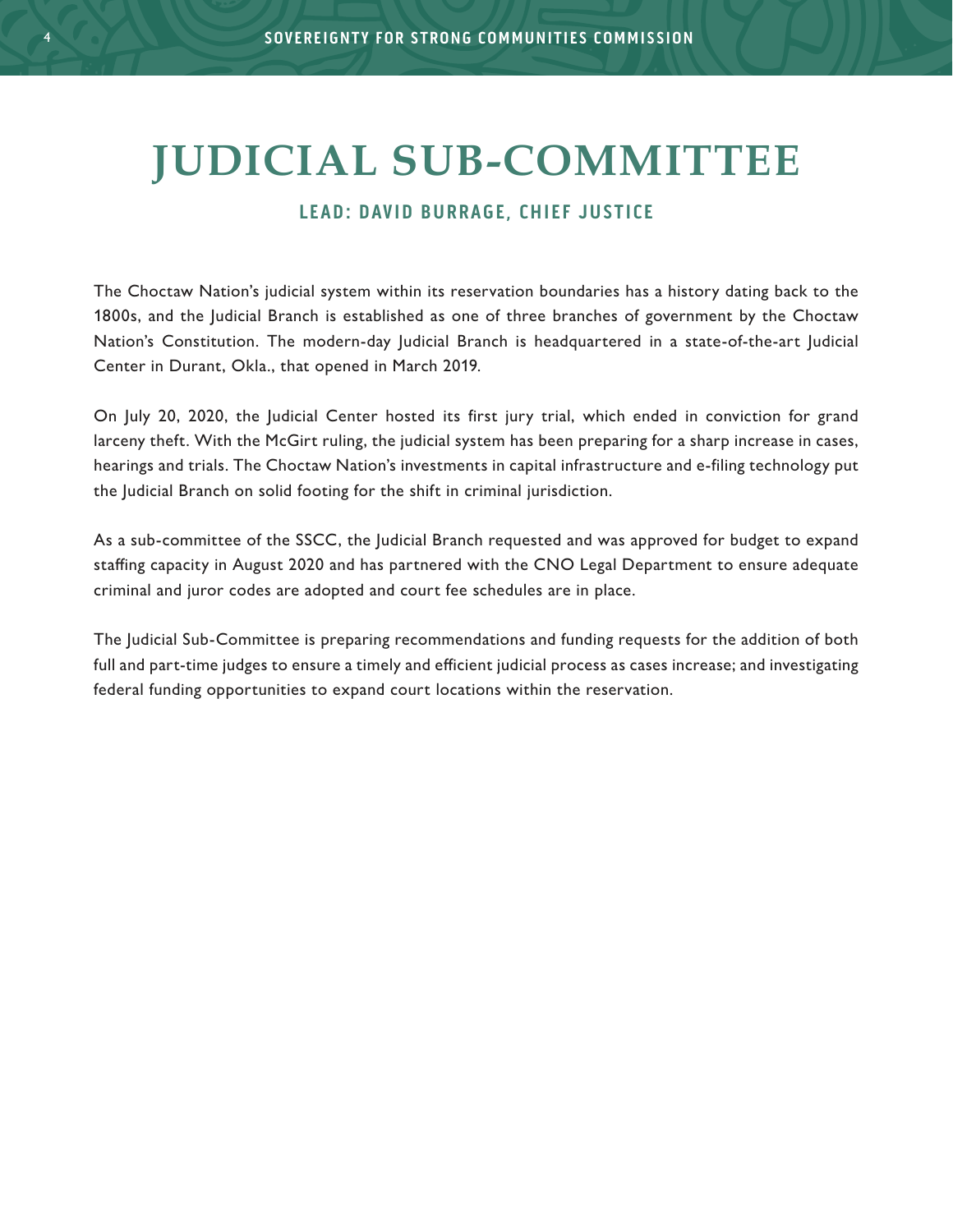### **PUBLIC SAFETY SUB-COMMITTEE**

#### **LEAD: JOHN HOBBS, EXECUTIVE DIRECTOR OF PUBLIC SAFETY**

Law enforcement in the Choctaw Nation of Oklahoma goes back to the 1830s with the establishment of the Choctaw Lighthorse. Sworn to protect and serve their communities, Lighthorsemen were trusted not only to keep law and order but also to lend a hand when someone in the community needed help. Today, our Department of Public Safety (DPS) continues to live out the promise of the Lighthorsemen through community engagement, cultural awareness and rigorous training.

In preparation for the expansion of tribal jurisdiction, the DPS requested funding for 10 new positions, as well as equipment and training for the department. This request was granted, and all 10 positions have been filled. The DPS has also ordered more vehicles.

On the heels of the McGirt decision, the Choctaw Nation recognized the need to work closely with other law enforcement agencies throughout the reservation boundaries to ensure that jurisdictional issues did not prevent officers, tribal or non-tribal, from keeping citizens safe. The DPS already had many crossdeputization agreements in place, but through the efforts of the SSCC, more have been established or are in progress.

To address any confusion about tribal jurisdiction among non-tribal law enforcement agencies, attorneys for the Choctaw Nation created WebEx professional development sessions explaining the issue. These trainings began in November 2020 and will continue as long as they are necessary.

As an additional resource for non-tribal law enforcement, the DPS has created a 24-hour hotline officers can call to verify a person's tribal citizenship status.

The DPS has established agreements with all county jails, and will ensure each passes all required inspections. For offenders who require longer incarcerations, the DPS has begun working with a prison in the area.

Inevitably, the number of cases involving people who are currently incarcerated will increase. The DPS is working with the CNO Prosecutor's Office to ensure all paperwork is completed ahead of time in order to prevent any offenders from being released.

Moving forward, the SSCC will request an increase in federal funding based on the BIA's Total Resident Service Area Indian Population (TRSAIP) numbers. This request will bring the Choctaw Nation in line with the funding already allotted to other tribes with similar data.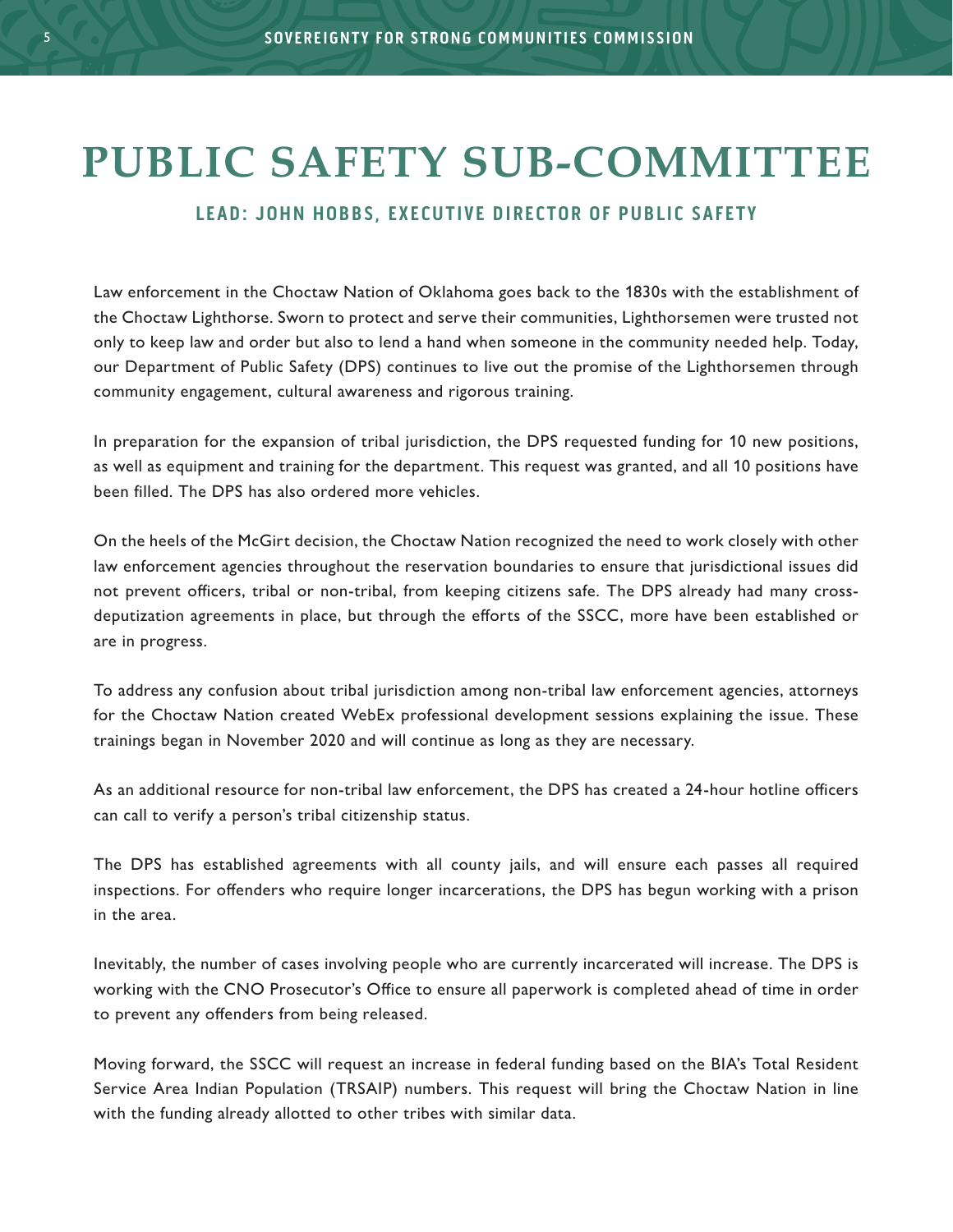### **ICW/JUVENILE SUB-COMMITTEE**

### **LEAD: LARI ANN NORTHCUTT, EXECUTIVE DIRECTOR OF SPECIAL SERVICES, AND KEVIN HAMIL, REINTEGRATION PROGRAM DIRECTOR**

The Office of Indian Child Welfare (ICW) at the Choctaw Nation ensures the safety and protection of Choctaw children. With child safety as its top priority, ICW works closely with the Oklahoma Department of Human Services (DHS) to maintain open communication and good working relationships. A new Indian Child Welfare Act (ICWA) agreement between the Choctaw Nation and the State of Oklahoma acknowledges and expands CNO's sovereignty over cases involving Indian children within the reservation while allowing concurrent jurisdiction with the state's DHS. This agreement also prevents cases from being dismissed for lack of State Court jurisdiction and allows Choctaw Nation ICW to use state services for cases in which the state may be better equipped.

In light of the new ICWA agreement, the SSCC ICW Sub-Committee asked for, and was granted, funding for seven new staff positions to handle the increase in caseload resulting from our expanded jurisdiction. New policies and procedures related to this agreement have been developed, and training for internal ICW staff has begun. The SSCC ICW/Juvenile Sub-Committee is also working with the Office of Juvenile Affairs (OJA) to increase the amount of grant funding awarded to the Choctaw Nation for housing juvenile offenders who are on probation or in custody. In addition, the ICW and Juvenile Departments are working with detention centers and mental health facilities to process possible costs.

# **TAXATION SUB-COMMITTEE**

### **LEAD: JOSH RILEY, SENIOR POLICY ANALYST-CONGRESSIONAL RELATIONS AND TAMMYE GWIN, SENIOR EXECUTIVE OFFICER FOR STRATEGIC DEVELOPMENT**

The topic of taxation on the reservation is one that is complex and multi-faceted. As such, questions about how Choctaw tribal members will be affected by the potential changes in taxation have become a priority in our post-McGirt plans. At first, OTC agreed that tribal members who live and work on their reservations were exempt from income tax. As a result, some tribal members filed amended tax returns and were issued refunds. Those refunds have since been recalled because OTC has changed its position on the issue. The Choctaw Nation maintains that the original decision by OTC is the correct one, but a resolution will most likely require litigation.

Income tax is only one part of the taxation discussion, however. Sales tax is another significant revenue generator that could be affected by the McGirt decision. The SSCC Taxation Sub-Committee has also begun looking into other fees, fines and taxes to see how they affect tribal members and non-tribal citizens. In some cases, such as car tags and hunting and fishing licenses, the Choctaw Nation shares revenue with the state. This research is ongoing and will require further planning and discussion.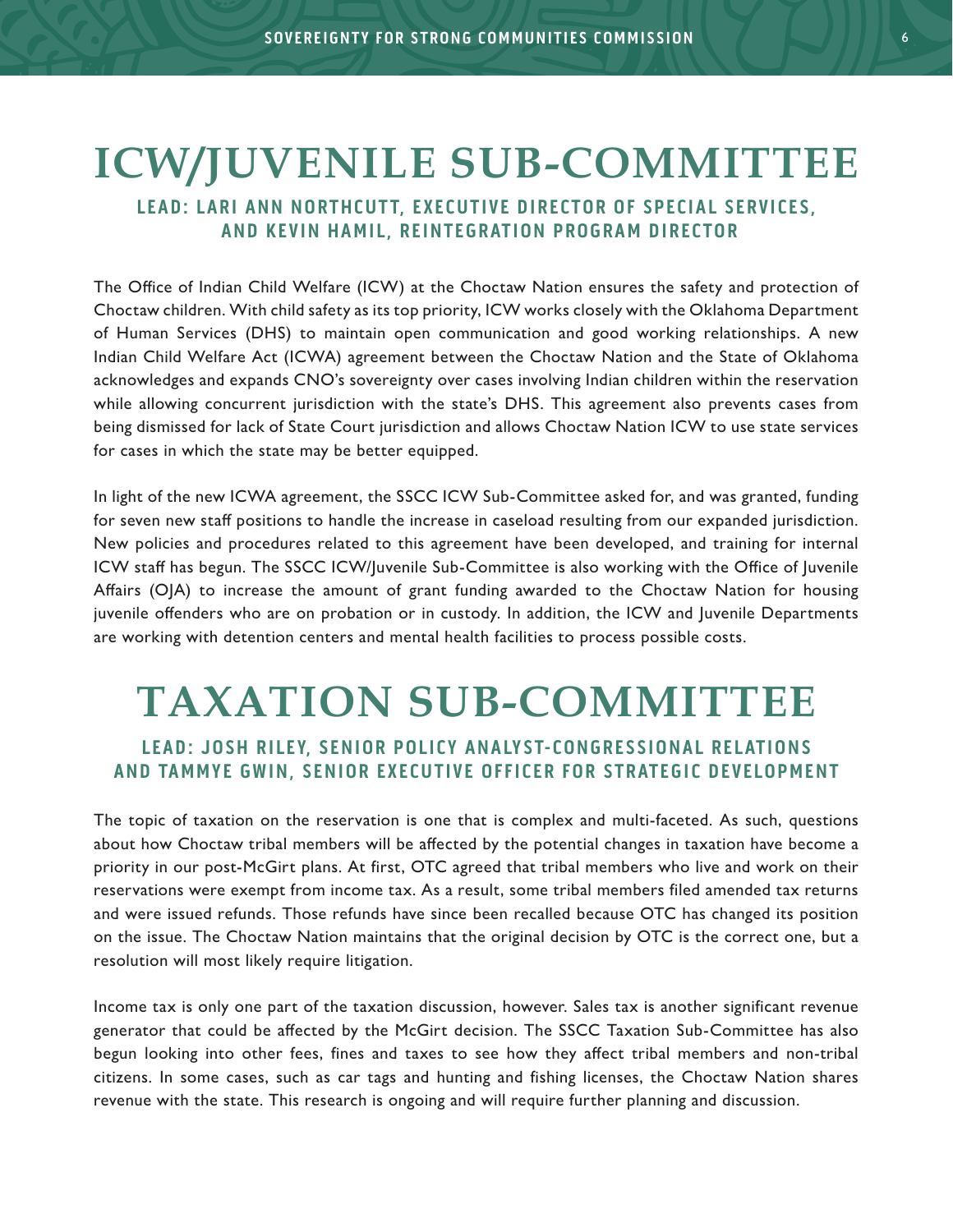### **REGULATORY SUB-COMMITTEE**

#### **LEAD: TYE BAKER, SENIOR DIRECTOR OF ENVIRONMENTAL PROTECTION SERVICES**

The SSCC Regulatory Sub-Committee's main concern has been environmental oversight of the reservation area. To begin planning for expanded sovereignty in this realm, the committee identified parts of the Choctaw Nation that might be directly affected by a shift in regulatory oversight. This includes looking closely at agreements the Nation already has with state and federal entities in areas such as commerce, education and environmental control. The Regulatory Sub-Committee developed and distributed a questionnaire designed to pinpoint obstacles and benefits for the Tribe.

A significant challenge for the team has been the state's overreach in environmental matters. In October 2020, the EPA granted the State of Oklahoma's request to be the regulatory agency governing environmental controls throughout Indian Country. In an act of unity, Chief Batton and 15 other tribal leaders throughout the state signed a letter to the EPA to address regulation issues brought about by the state's request, and there are plans to develop a Choctaw-specific letter to the EPA.

Ultimately, the Choctaw Nation wants to remain consistent with the state on regulatory matters. Keeping businesses operating safely and under fair regulations is also a priority. In this way, the Choctaw Nation can draw more business to the area. The committee does not anticipate any disruption in business because of shifts in regulatory oversight.

The SSCC Regulatory Sub-Committee has also begun talks with the Office of Surface Mining, Remediation, and Enforcement (OSMRE). The laws governing their work are different from environmental laws, so it is important to be familiar with those operations. The OSMRE is experienced in working with sovereignties and Native American governments and is looking forward to working with the Choctaw Nation to ensure all coalmines are operated within established regulations.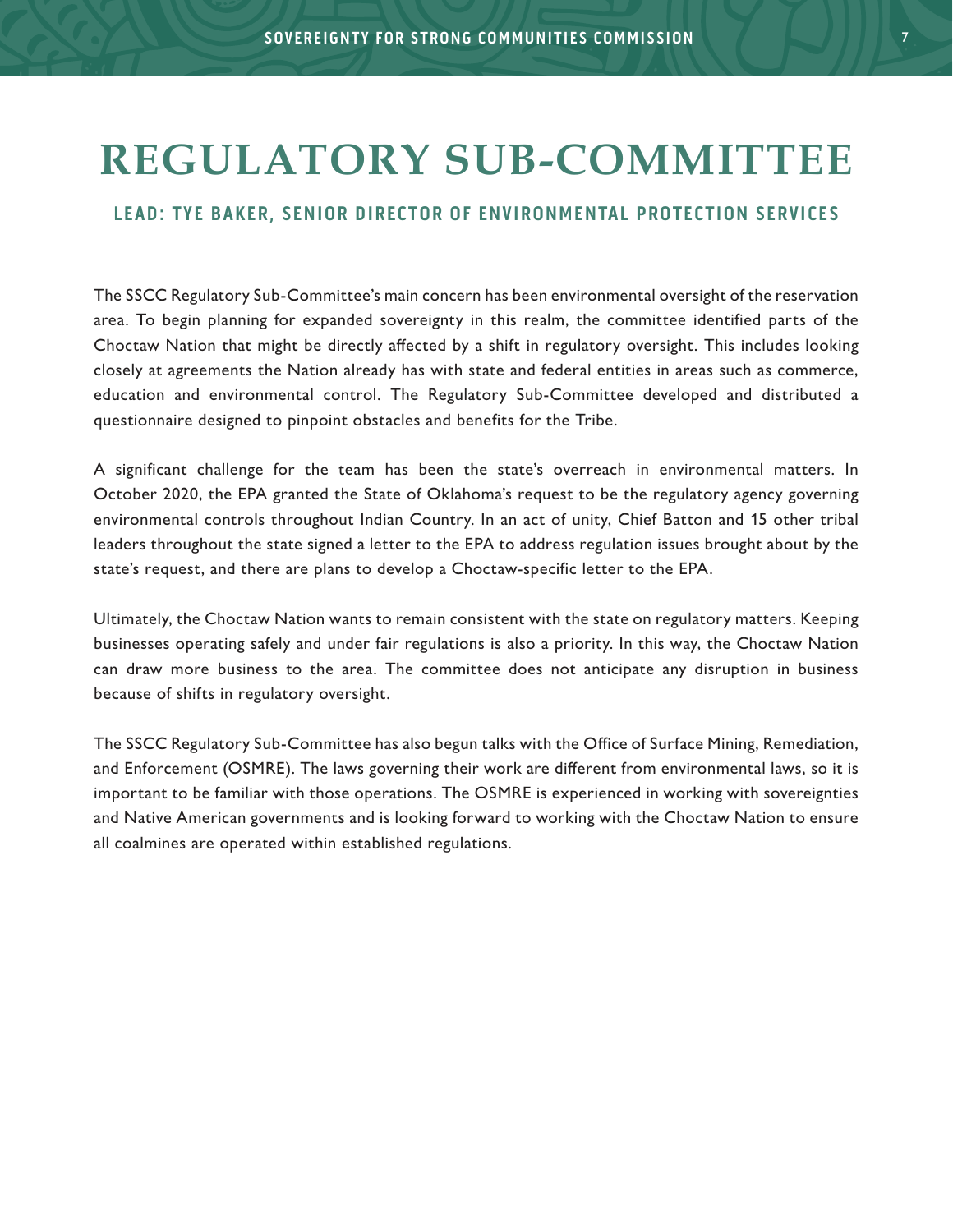### **MOVING FORWARD**

The Choctaw Nation has been preparing for the possibility of a landmark U.S. Supreme Court ruling that would uphold its reservation territory and shift criminal jurisdiction for well over two years. In July 2020, the U.S. Supreme Court's ruling in McGirt v. Oklahoma made those preparations a necessity, and with the April 1 ruling in the Sizemore v. Oklahoma case, the impact felt first by the Muscogee (Creek) Nation became a reality for the Choctaw people as well.

The Choctaw Nation is proud of the work the Sovereignty for Strong Communities Commission (SSCC) has done to research, plan, prepare and weigh the pros and cons of how the Choctaw Nation can exercise its sovereignty while also continuing to uphold our commitment to be a good neighbor in local communities. This group of subject matter experts and leaders has advised senior executives and elected officials on necessary actions, resource needs and recommendations for next steps. The SSCC has not just held meetings, however. They have also taken steps to prepare our government for upholding the responsibilities of sovereignty.

The work is far from finished. Guided by the work of our Commission, the Nation will continue to explore tribal environmental policy; opportunities in broadband, telecom, and electricity service on the reservation; research the sources of tax revenue generated on the reservation and how that tax revenue is re-invested within the reservation; lobby for the federal government to fulfill its trust responsibility through increased funding for public safety, criminal justice, and children and family services; and pursue cooperative agreements and greater responsibility for lands currently managed by federal agencies within the reservation.

The future for the Choctaw Nation, its reservation and the State of Oklahoma holds both challenges and opportunities. The realities of modern times can be balanced without re-writing the laws or breaking promises between nations. Tribal leaders have a vision for a reservation that cares for everyone who lives there, provides public safety and a fair justice system, and offers unique opportunities and advantages for a prosperous future.

The Choctaw Nation is looking at ways to expand its sovereignty, while meeting the needs of its citizens and the communities in which they reside. We consider each opportunity with the greater good of all in mind, and a commitment to invest more into our reservation than we ever take from it.